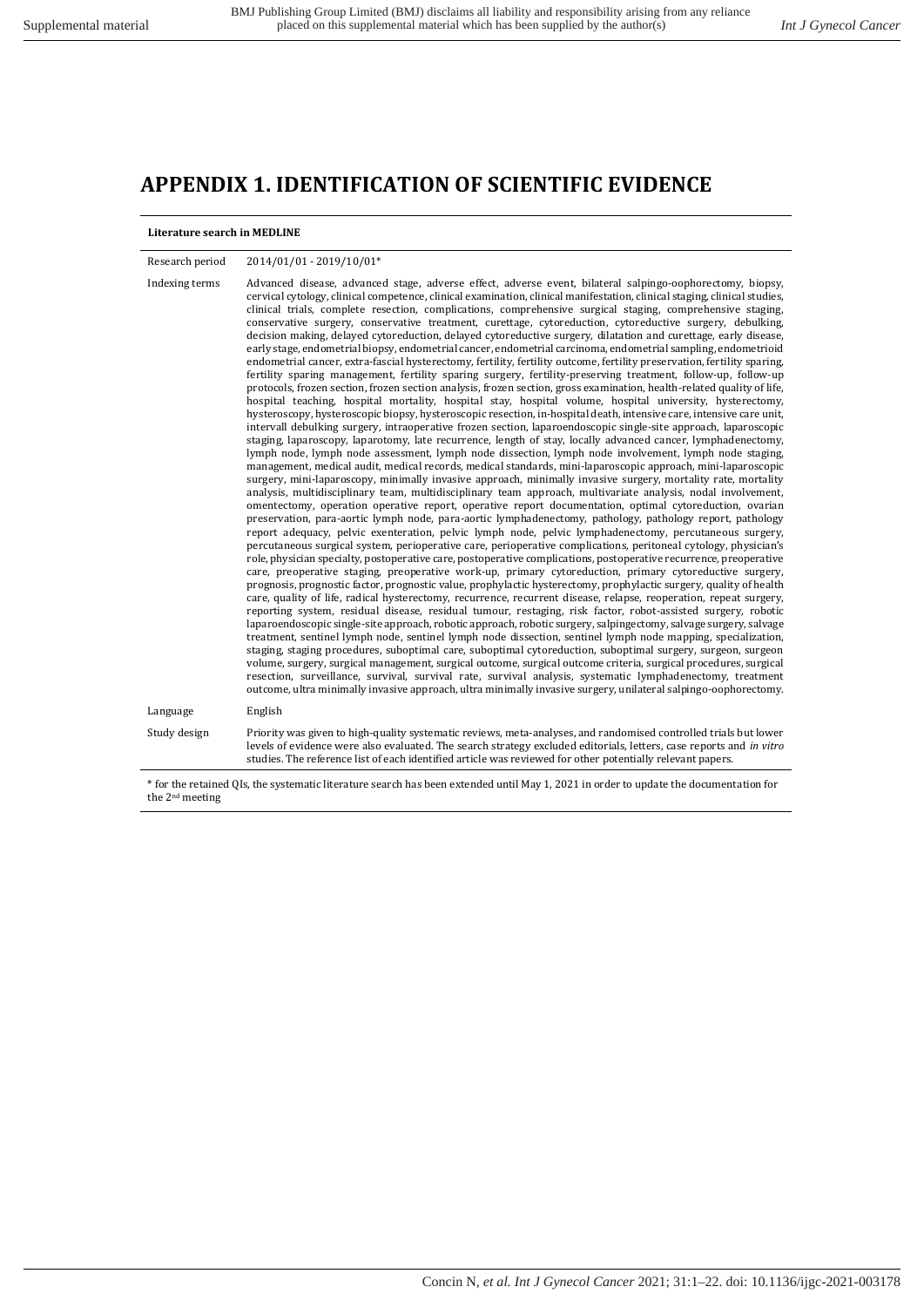### **APPENDIX 2. LIST OF THE 143 EXTERNAL REVIEWERS**

**Patriciu Achimas-Cadariu,** gynecologic oncologist (Romania) ; **Kasimu Adoke**, pathologist (Nigeria) ; **Cherif Akladios** , obstetrician & gynecologist (France) ; **Roberto Altamirano**, gynecologic oncologist (Chile) ; **Frederic Amant**, gynecologic oncologist (The Netherlands) ; **Maarit Anita Anttila**, gynecologic oncologist (Finland) ; **Sarivalasis Apostolos**, medical oncologist (Switzerland) ; **Octavio Arencibia Sanchez**, gynecologic oncologist (Spain) ; **Marco Arones**, gynecologic oncologist (Spain) ; **David Atallah**, gynecologic oncologist (Lebanon) ; **Elena Bakhidze**, gynecologic oncologist (Russia) ; **Manel Barahona Orpinell**, gynecologic oncologist (Spain) ; **Martin Belen**, obstetrician & gynecologist (Spain) ; **Margarida Bernardino**, gynecologic oncologist (Portugal) ; **Eva Bettens**, patient (Belgium) ; **Rasiah Bharathan**, gynecologic oncologist (United Kingdom) ; **Andreas du Bois**, gynecologic oncologist (Germany) ; **Eduard-Alexandru Bonci**, general surgeon (Romania) ; **Christine Brambs**, gynecologic oncologist (Switzerland) ; **Katharina Buser**, medical oncologist (Switzerland) ; **Caetano Cardial**, gynecologic oncologist (Brazil) ; **Vlad Catalin**, gynecologic oncologist (Romania) ; **Giuseppe Comerci**, gynecologist (Italy); **Larry Copeland**, gynecologic oncologist (United States of America) ; **Pluvio Coronado**, gynecologic oncologist (Spain) ; **Ovidiu Florin Coza**, radiation oncologist (Romania) ; **Nagindra Das**, gynecologic oncologist (United Kingdom) ; **Diederick de Jonk**, gynecologic oncologist (United Kingdom) ; **Corde Kroon**, gynecologic oncologist (The Netherlands) ; **Gustavo Antonio de Souza**, gynecologic oncologist (Brazil) ; **Philippe de Sutter**, gynecologic oncologist (Belgium) ; **Berta Diaz-Feijoo**, gynecologic oncologist (Spain) ; **Maria Dolores Diestro Tejeda**, gynecologic oncologist (Spain) ; **Javier Diez**, gynecologic oncologist (Spain) ; **Johannes Dimopoulos**, radiation oncologist (Greece) ; **Santiago Domingo**, gynecologist (Spain) ; **Günter Emons**, gynecologic oncologist (Germany) ; **Ane Gerda Eriksson**, gynecologic oncologist (Norway) ; **Serkan Erkanli**, gynecologic oncologist (Turkey) ; **Henrik Falconer**, gynecologic oncologist (Sweden) ; **Francesco Fanfani**, gynecologic oncologist (Italy) ; **Anne Floquet**, medical oncologist (France) ; **Anamaria Ferrero**, gynecologist (Italy) ; **Luca Fuso**, gynecologic oncologist (Italy) ; **Khadra Galaal**, gynecologic oncologist (United Kingdom) ; **Isabella Maria Giovanna Garassino**, medical oncologist (Italy) ; **Prafull Ghatage**, gynecologic oncologist (Canada) ; **Maria Josep Gibert Castanyer**, gynecologist (Spain) ; **Antonio Gil-Moreno**, gynecologic oncologist (Spain) ; **Ronny Goethals**, gynecologic oncologist (Belgium) ; **Frederic Goffin**, gynecologic oncologist (Belgium) ; **Mikel Gorostidi**, gynecologic oncologist (Spain) ; **Radha Graham**, gynecologic oncologist (United Kingdom) ; **Esther Guerra Fernandez**, pathologist (Spain) ; **Murat Gultekin**, gynecologic oncologist (Turkey) ; **Herman Haller**, gynecologic oncologist (Croatia) ; **David Hardisson**, pathologist (Spain) ; **Annette Hasenburg**, gynecologic oncologist (Germany) ; **Limor Helpman**, gynecologic oncologist (Israel) ; **Fernando Heredia**, gynecologic oncologist (Chile) ; **Gines Hernandez Cortes**, obstetrician & gynecologist (Spain) ; **Peter Hillermanns**, gynecologic oncologist (Germany) ; **Cathrine Holland**, gynecologic oncologist (United Kingdom) ; **Christos Iavazzo**, gynecologic oncologist (Greece) ; **Lete Inaki**, gynecologic oncologist (Spain) ; **Ibon Jaunarena**, gynecologic oncologist (Spain) ; **Kirsten Jochumsen**, gynecologist (Denmark) ; **Ioannis Kalogiannidis**, gynecologic oncologist (Greece) ; **Dionyssios Katsaros**, gynecologic oncologist (Italy) ; **Vesna Kesic**, gynecologic oncologist (Serbia); **Gurkan Kiran**, gynecologic oncologist (Turkey) ; **Dagmara Klasa-Mazurkieweicz**, gynecologic oncologist (Poland) ; **Jaroslav Klat**, gynecologic oncologist (Czech Republic) ; **Jan Kotarski**, gynecologic oncologist (Poland) ; **Zoárd Tibor Krasznai**, gynecologic oncologist (Hungary) ; **Joel Laufer**, gynecologic oncologist (Uruguay) ; **Eric Leblanc**, gynecologic oncologist (France) ; **Tally Levy**, gynecologic oncologist (Israel) ; **Ioan Cosmin Lisencu**, gynecologic oncologist (Romania) ; **Domenica Lorusso**, gynecologic oncologist (Italy) ; **Mathieu Luyckx**, gynecologist (Belgium) ; **Claudio Maanon Di Leo**, gynecologic oncologist (Spain) ; **Victor Martin Gonzalez**, gynecologic oncologist (Spain) ; **Santosh Menon**, pathologist (India) ; **Mehmet Mutlu Meydanli**, gynecologic oncologist (Turkey) ; **Nadav Michaan**, gynecologic oncologist (Israel) ; **Milos Mlyncek**, gynecologic oncologist (Slovakia) ; **Sabina Murshudova**, gynecologic oncologist (Azerbaijan) ; **Alexander Mustea**, gynecologic oncologist (Germany) ; **Eva Myriokefalitaki**, gynecologic oncologist (United Kingdom) ; **Henrique Nabais**, gynecologic oncologist (Portugal) ; **Raj Naik**, gynecologic oncologist (United Kingdom); **Gregg Nelson**, gynecologic oncologist (Canada) ; **Eva-Maria Niine-Roolaht**, gynecologic oncologist (Estonia) ; **Natalia Niziaeva**, gynecologist (Russia) ; **Ines Nobre-**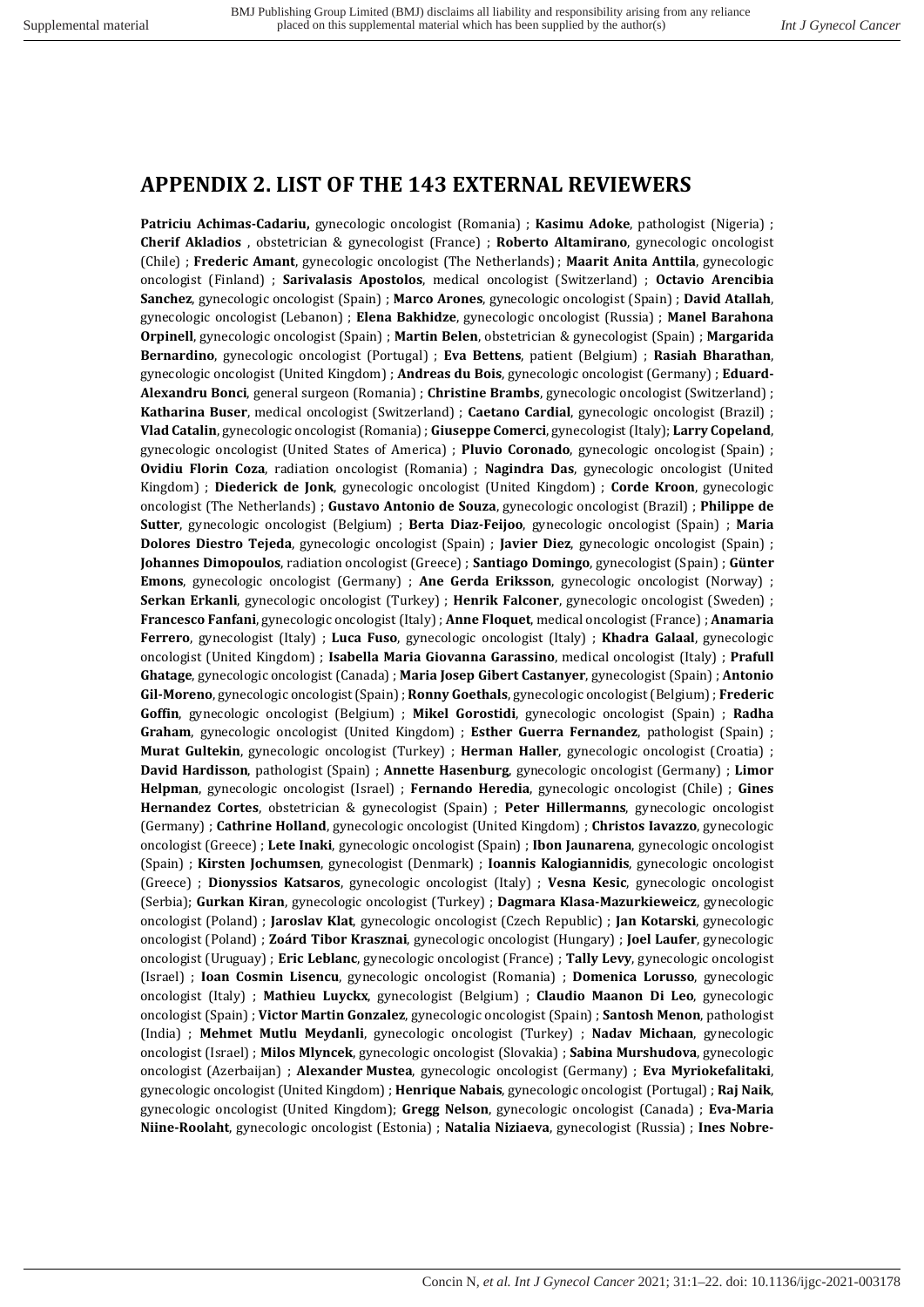**Gois**, radiation oncologist (Portugal) ; **Nuno Nogueria Martins**, gynecologic oncologist (Portugal) ; **Felipe Ojeda**, gynecologic oncologist (Spain) ; **Adeola Olaitan**, gynecologic oncologist (United Kingdom) ; **Firat Ortac**, gynecologic oncologist (Turkey) ; **Gitte Ørtoft**, gynecologic oncologist (Denmark) ; **Maja Pakiz**, gynecologic oncologist (Slovenia) ; **Theo Panoskaltsis**, gynecologic oncologist (Greece) ; **Maria Papageorgiou**, patient (Greece) ; **Alexis Papanikolaou**, gynecologic oncologist (Greece) ; **Anna Myriam Perrone**, gynecologist (Italy) ; **Suzana Pessini**, gynecologic oncologist (Brazil) ; **Johanna Pijnenborg**, gynecologic oncologist (The Netherlands) ; **Kazimierz Pitynski**, gynecologic oncologist (Poland) ; **Natalia Povolotskaya**, gynecologic oncologist (United Kingdom) ; **Mario Preti**, gynecologic oncologist (Italy) ; **Nicholas Reed**, clinical oncologist (United Kingdom) ; **Alexander Reinthaller**, gynecologic oncologist (Austria) ; **Alexandros Rodolakis**, gynecologic oncologist (Greece) ; **Cesare Romagnolo**, gynecologic oncologist (Italy) ; **Freydun Ronaghi**, gynecologic oncologist (Austria) ; **Ramon Rovira Negre**, gynecologic oncologist (Spain) ; **Angeles Rovirosa**, radiation oncologist (Spain) ; **Andres Sacristan**, gynecologist (Spain) ; **Giovanni Scambia**, gynecologic oncologist (Italy) ; **Dietmar Schmidt**, pathologist (Germany) ; **Yakir Segev**, gynecologic oncologist (Israel) ; **Muhieddine Seoud**, gynecologic oncologist (Lebanon) ; **Shalini Singh**, radiation oncologist (India) ; **Vasileios Sioulas**, gynecologic oncologist (Greece) ; **Erik Soegaard-Andersen**, gynecologic oncologist (Denmark) ; **Simona Stolnicu**, pathologist (Romania) ; **Alina Sturdza**, radiation oncologist (Austria) ; **Karl Tamussino**, gynecologic oncologist (Austria) ; **Ai Ling Tan**, gynecologic oncologist (New Zealand) ; **Li Tee Tan**, radiation oncologist (United Kingdom) ; **Rafal Tarkowski**, gynecologic oncologist (Poland) ; **Simsek Tayup**, gynecologic oncologist (Turkey) ; **Maria Topalidou**, radiation oncologist (Greece) ; **Tayfun Toptas**, gynecologic oncologist (Turkey) ; **Koen Traen**, gynecologist (Belgium) ; **Koen van de Vijver**, pathologist (Belgium) ; **Jacobus van der Velden**, gynecologic oncologist (The Netherlands) ; **August Vidal Bel**, pathologist (Spain) ; **Nicola Weidner**, radiation oncologist (Germany) ; **Jolanda Wellen**, patient (The Netherlands) ; **Jacek Wilczynski**, gynecologic oncologist (Poland) ; **Paolo Zola**, gynecologic oncologist (Italy).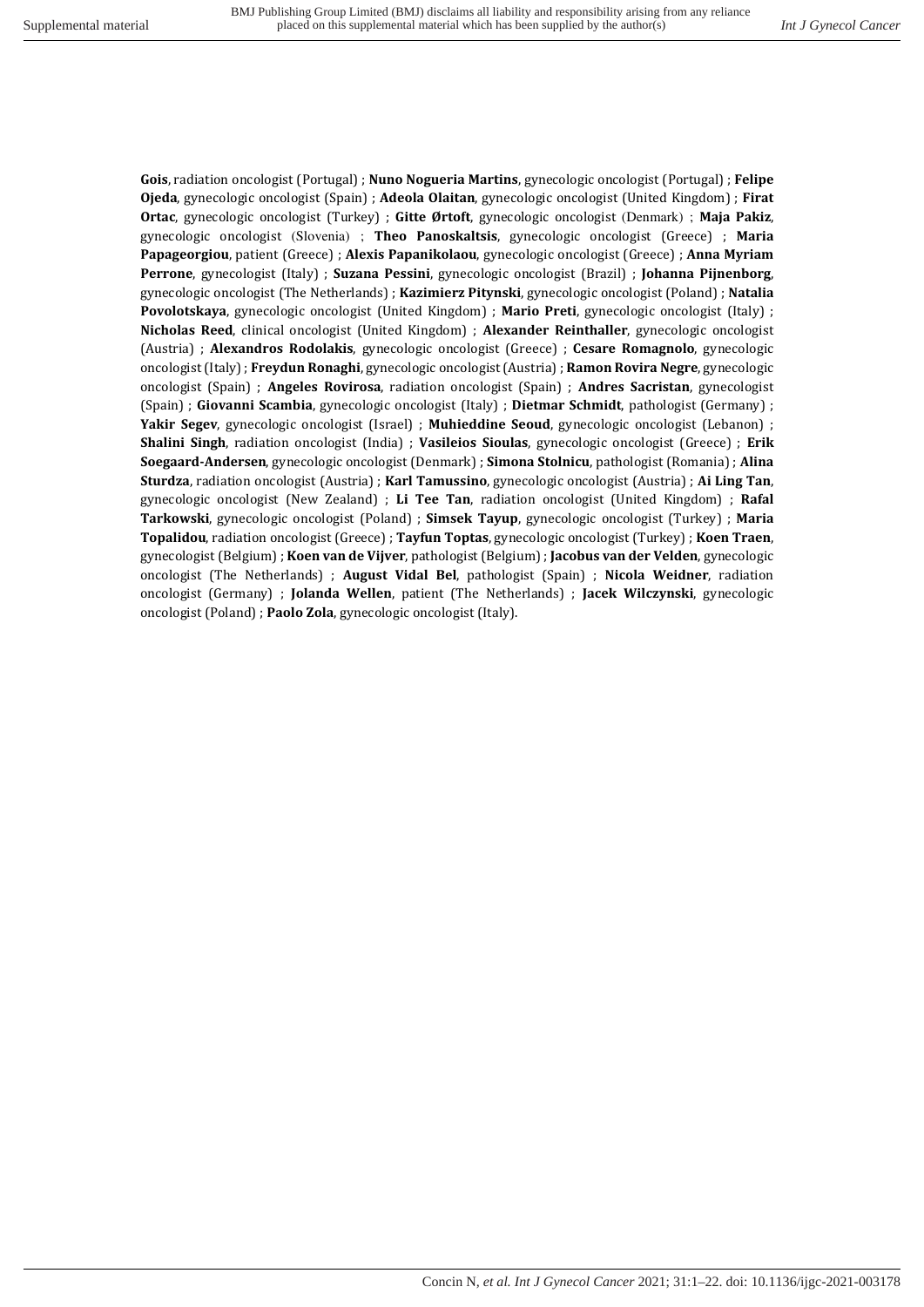# **APPENDIX 3. DEFINITION OF RISK GROUPS**

| <b>Risk Group</b>             | <b>Molecular Classification Unknown</b>                                                                                                                                                                                                                                                   | <b>Molecular Classification Known4,*</b>                                                                                                                                                                                                                                                                                                                 |  |  |  |
|-------------------------------|-------------------------------------------------------------------------------------------------------------------------------------------------------------------------------------------------------------------------------------------------------------------------------------------|----------------------------------------------------------------------------------------------------------------------------------------------------------------------------------------------------------------------------------------------------------------------------------------------------------------------------------------------------------|--|--|--|
| Low                           | • Stage IA endometrioid + low-grade** + LVSI<br>negative or focal                                                                                                                                                                                                                         | · Stage I-II POLEmutendometrialcarcinoma,<br>no<br>residual disease<br>• Stage IA MMRd/NSMP endometrioid carcinoma +<br>low-grade** + LVSI negative or focal                                                                                                                                                                                             |  |  |  |
| <b>Intermediate</b>           | • Stage IB endometrioid + $low\text{-}grade** + LVSI$<br>negative or focal<br>• Stage IA endometrioid + high-grade** + LVSI<br>negative or focal<br>· Stage IA non-endometrioid (serous, clear cell,<br>undifferentiared carcinoma, carcinosarcoma,<br>mixed) without myometrial invasion | • Stage IB MMRd/NSMP endometrioid carcinoma +<br>low-grade** + LVSI negative or focal<br>• Stage IA MMRd/NSMP endometrioid carcinoma +<br>high-grade** + LVSI negative or focal<br>• Stage IA p53abn and/or non-endometrioid (serous,<br>clear<br>cell.<br>undifferentiated<br>carcinoma.<br>mixed) without<br>myometrial<br>carcinosarcoma,<br>invasion |  |  |  |
| High-<br>intermediate         | • Stage I endometrioid + substantial LVSI, regardless<br>of grade and depth of invasion<br>• Stage IB endometrioid high-grade**, regardless of<br><b>LVSI</b> status<br>• Stage II                                                                                                        | · Stage I MMRd/NSMP endometrioid carcinoma +<br>substantial LVSI, regardless of grade and depth of<br>invasion<br>· Stage IB MMRd/NSMP endometrioid carcinoma<br>high-grade**, regardless of LVSI status<br>· Stage II MMRd/NSMP endometrioid carcinoma                                                                                                  |  |  |  |
| High                          | • Stage III-IVA with no residual disease<br>• Stage I-IVA non-endometrioid (serous, clear cell,<br>undifferentiated carcinoma, carcinosarcoma,<br>mixed) with myometrial invasion, and with no<br>residual disease                                                                        | • Stage III-IVA MMRd/NSMP endometrioid carcinoma<br>with no residual disease<br>· Stage I-IVA p53abnendometrial carcinoma with<br>myometrial invasion, with no residual disease<br>· Stage I-IVA NSMP/MMRd serous, undifferentiated<br>carcinoma. carcinosarcoma with<br>myometrial<br>invasion, with no residual disease                                |  |  |  |
| Advanced<br><b>Metastatic</b> | • Stage III-IVA with residual disease<br>• Stage IVB<br>Equators III IVA <b>DOI Emut</b> andomatrial carginama, and stage I IVA MMD don NCMD glass sell carginama with myomotrial invosion                                                                                                | • Stage III-IVA with residual disease of any molecular<br>type<br>• Stage IVB of any molecular type                                                                                                                                                                                                                                                      |  |  |  |

<sup>∆</sup>For stage III-IVA *POLE***mut** endometrial carcinoma, and stage I-IVA MMRd or NSMP clear cell carcinoma with myometrial invasion, insufficient data are available to allocate these patients to a prognostic risk-group in the molecular classification. Prospective registries are recommended

\* see text on how to assign double classifiers (e.g. patients with both *POLE*mut and p53abn should be managed as *POLE*mut)

\*\* according to the binary FIGO grading, grade 1 and grade 2 carcinomas are considered as low-grade, and grade 3 carcinomas are considered as high-grade.

p53abn: p53 abnormal, MMRd: Mismatch Repair Deficient, NSMP: nonspecific molecular profile, *POLE*mut: polymerase Ɛ mutated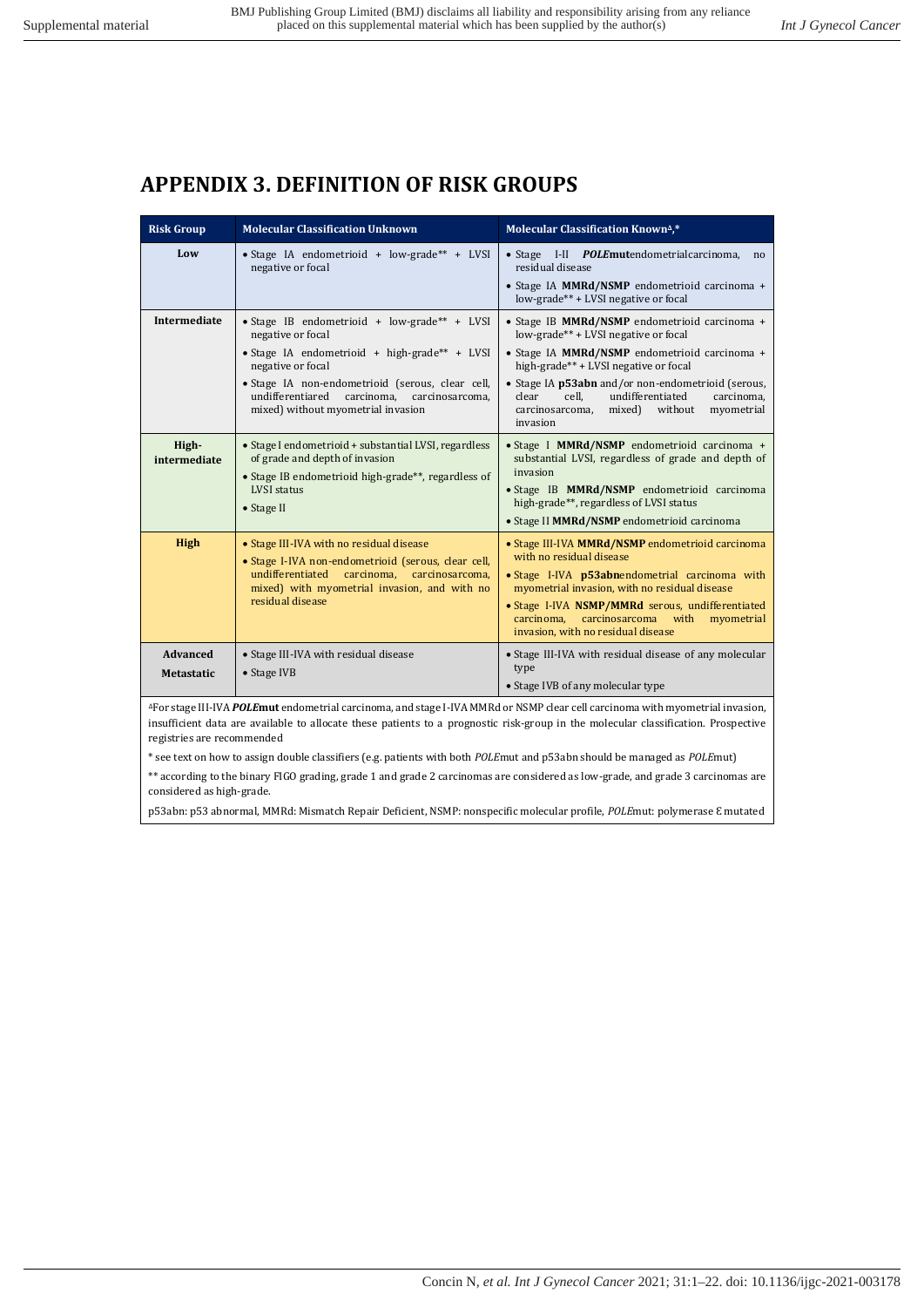# **APPENDIX 4. SELF-ASSESSMENT FORM**

| 0Is                       |                                                                                                                                                                                                           | <b>TARGETS</b> (tick if applicable)                                                                 |        | <b>Scoring points</b>   |  |  |  |
|---------------------------|-----------------------------------------------------------------------------------------------------------------------------------------------------------------------------------------------------------|-----------------------------------------------------------------------------------------------------|--------|-------------------------|--|--|--|
| <b>General indicators</b> |                                                                                                                                                                                                           |                                                                                                     |        |                         |  |  |  |
| 1.                        | Number of newly diagnosed endometrial carcinoma cases treated per centre per year                                                                                                                         | Optimal target: ≥90                                                                                 | □      | $8*$                    |  |  |  |
|                           |                                                                                                                                                                                                           | Minimum required target: $\geq 50$                                                                  | $\Box$ | $5**$                   |  |  |  |
| 2.                        | Number of endometrial carcinoma primary surgeries (including early and advanced                                                                                                                           | Optimal target: $\geq 80$                                                                           | $\Box$ | $8*$                    |  |  |  |
|                           | stages) performed per centre per year                                                                                                                                                                     | Minimum required target: $\geq 50$                                                                  | $\Box$ | $5***$                  |  |  |  |
| 3.                        | Surgery performed by a gynecologic oncologist or a trained surgeon specifically<br>dedicated to gynaecological cancer management                                                                          | $\geq 95\%$                                                                                         | $\Box$ | $5*$                    |  |  |  |
| 4.                        | Treatment and/or follow-up plan discussed at a multi-disciplinary team meeting                                                                                                                            | Primary treatment: 90%                                                                              | □      | 3: both targets are met |  |  |  |
|                           |                                                                                                                                                                                                           | Relapse treatment: 99%                                                                              | □      | 0: all other situations |  |  |  |
| 5.                        | Centre participating in ongoing prospective studies in gynaecological oncology                                                                                                                            | Optimal target: participation in ongoing prospective<br>studies in endometrial carcinoma            | $\Box$ | $5*$                    |  |  |  |
|                           |                                                                                                                                                                                                           | Minimum required target: participation in ongoing<br>prospective studies in gynaecological oncology | □      | 3                       |  |  |  |
|                           | Preoperative work-up                                                                                                                                                                                      |                                                                                                     |        |                         |  |  |  |
| 6.                        | Proportion of patients with a preoperative work-up according to the ESGO-ESTRO-ESP<br>guidelines                                                                                                          | 90%                                                                                                 | □      | 3                       |  |  |  |
| 7.                        | Proportion of presumed FIGO stage I-II upstaged to IVB disease                                                                                                                                            | < 5%                                                                                                | $\Box$ | $\overline{4}$          |  |  |  |
|                           | Compliance of the intraoperative management with the standards of care                                                                                                                                    |                                                                                                     |        |                         |  |  |  |
| 8.                        | Proportion of early stage endometrial carcinoma cases with non ruptured uterus after 99%<br>hysterectomy                                                                                                  |                                                                                                     | □      | 8                       |  |  |  |
| 9.                        | Proportion of patients with early stage endometrial carcinoma who underwent                                                                                                                               | Optimal target: ≥80%                                                                                | □      | $\overline{7}$          |  |  |  |
|                           | successful minimally invasive surgery                                                                                                                                                                     | Minimum required target: 60%                                                                        | □      | $\overline{4}$          |  |  |  |
| 10.                       | Proportion of patients with BMI > 35 kg/m <sup>2</sup> who underwent successful minimally >60%<br>invasive surgery                                                                                        |                                                                                                     | $\Box$ | $5*$                    |  |  |  |
| 11.                       | Proportion of conversions from minimally invasive surgery to open surgery                                                                                                                                 | < 10%                                                                                               | П      | 3                       |  |  |  |
| 12.                       | Proportion of patients with intraoperative injuries                                                                                                                                                       | <2%                                                                                                 | П      | 5                       |  |  |  |
| 13.                       | Proportion of infracolic omentectomy in endometrial carcinoma patients with<br>presumed early stage serous, undifferentiated carcinoma or carcinosarcoma                                                  | ≥90%                                                                                                | $\Box$ | $\overline{c}$          |  |  |  |
| 14.                       | Proportion of lymph node staging performed in patients with presumed early stage<br>high-intermediate or high-risk endometrial carcinoma                                                                  | >85%                                                                                                | п      | 5                       |  |  |  |
| 15.                       | Proportion of sentinel lymph node procedures in patients undergoing lymph node<br>staging                                                                                                                 | 90%                                                                                                 | □      | $7*$                    |  |  |  |
| 16.                       | Number of sentinel lymph node procedures for endometrial carcinoma performed or $\geq 20$<br>supervised per surgeon per year                                                                              |                                                                                                     | $\Box$ | 5                       |  |  |  |
| 17.                       | Proportion of indocyanine green cervical injection                                                                                                                                                        | ≥95%                                                                                                | □      | $2*$                    |  |  |  |
| 18.                       | Proportion of high-intermediate/high-risk patients with side-specific systematic >90%<br>pelvic lymphadenectomy in case of failed sentinel lymph node detection                                           |                                                                                                     | П      | $\overline{4}$          |  |  |  |
| 19.                       | Proportion of patients who underwent ultrastaging of sentinel lymph nodes                                                                                                                                 | ≥99%                                                                                                | $\Box$ | $\overline{7}$          |  |  |  |
| 20.                       | Proportion of bilateral mapping rate of sentinel lymph node procedures                                                                                                                                    | $\geq 75\%$                                                                                         | □      | $5*$                    |  |  |  |
| 21.                       | Proportion of complete macroscopic resection for curative intent in patients with $\geq 75\%$<br>primary advanced endometrial carcinoma (stage III-IV)                                                    |                                                                                                     | $\Box$ | $6*$                    |  |  |  |
| 22.                       | Proportion of patients who underwent salvage surgery for locoregional recurrent $\geq 85\%$<br>disease (isolated pelvic or nodal recurrent disease) in whom complete macroscopic<br>resection is achieved |                                                                                                     | $\Box$ | $5*$                    |  |  |  |

*\* Mandatory to be a centre of excellence* ⇔*Optimal target should be met (if any)* 

*\*\* Mandatory for accreditation* ⇔ *Minimum required target should be met*